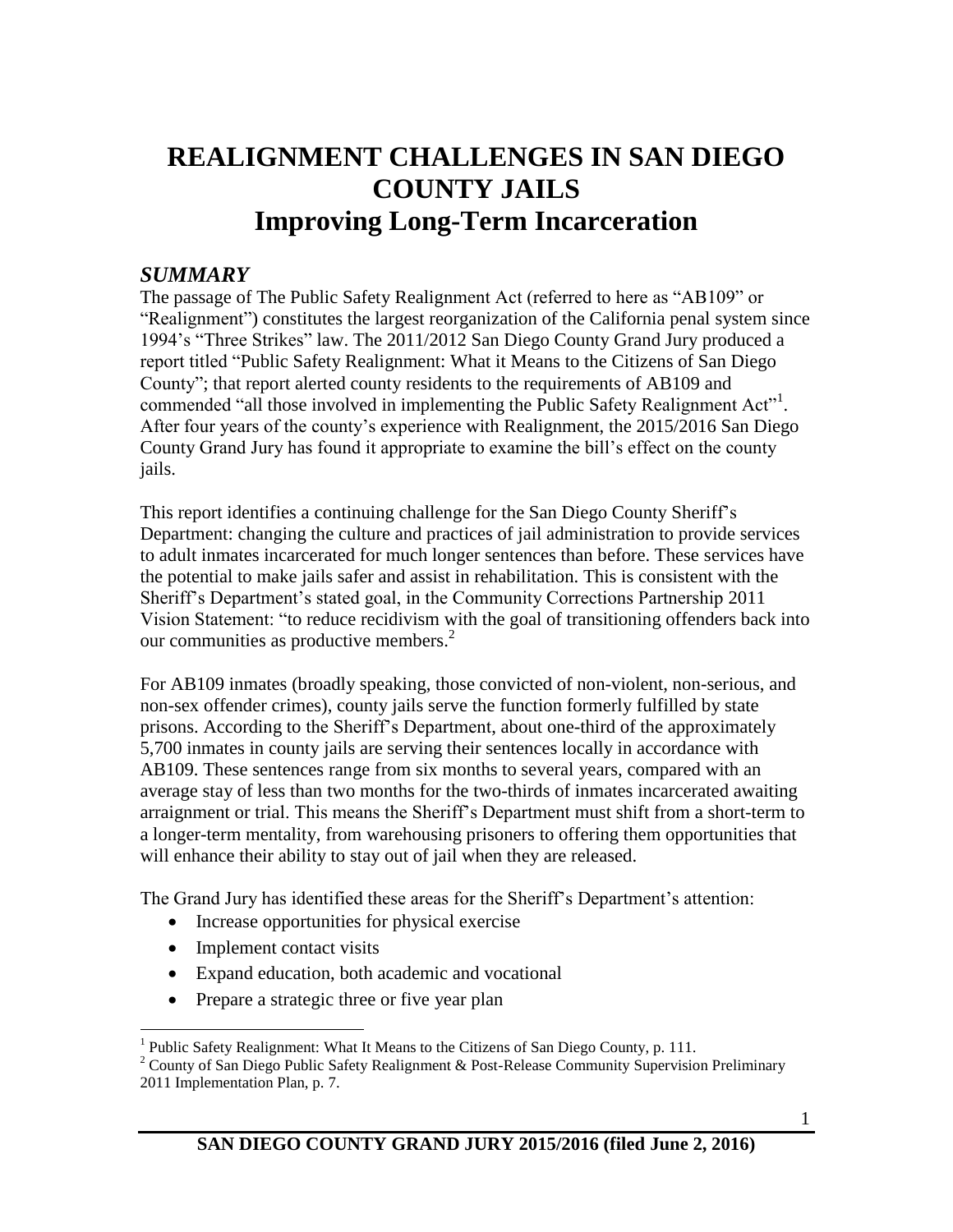The Grand Jury acknowledges that realizing these goals will be costly, requiring the Sheriff's Department to identify potential funding sources and prioritize their expenditure over several years. The Grand Jury suggests that, as a starting point, the Sheriff's Department consider the Inmate Welfare Fund (approximately \$15,000,000) and the reserve accumulated from state-supplied AB109 funds over the past four years (\$25,000,000).

The evidence-based practices<sup>3</sup> this report recommends can improve jail safety and reduce recidivism. Yet there is also something more fundamental at stake: the county's basic responsibility for humane incarceration. This responsibility, mandated at the state prison level by federal courts, brought AB109 into being. Therefore, these practices need to be available to as many prisoners as possible throughout their sentences, not just in the final six months they serve.

## *INTRODUCTION*

The Grand Jury has statutory authority to inquire into all jails within San Diego County. Jurors who visited the facilities the Sheriff's Department oversees heard repeatedly from staff about Realignment's impact. It became clear that to fulfill its responsibility the jury must investigate some of the incarceration issues AB109 raises. There remain many aspects of realignment for future Grand Juries to consider.

### *PROCEDURE*

Grand Jurors visited the following county-operated adult detention facilities:

- San Diego Central Jail (SDCJ)
- Las Colinas Detention and Reentry Facility (LCDRF)
- George F. Bailey Detention Facility (GBDF)
- Facility 8

 $\overline{a}$ 

- South Bay Detention Facility (SBDF)
- East Mesa Reentry Facility (EMRF)
- Vista Detention Facility (VDF)

At each location, senior staff first presented facts, figures, and an overview of programs, policies, procedures, and needs; then the jurors toured the facility, speaking with various staff, and, when possible, inmates.

To learn how the California Department of Corrections and Rehabilitation and the U.S. Bureau of Prisons deal with long-term incarceration, the Grand Jury toured the Robert J.

<sup>&</sup>lt;sup>3</sup> Evidence-based practices: corrections interventions "demonstrated by scientific research to reduce recidivism" (P.C. sections 17.5, 1229(d), & 3450) www.cibhs.org/sites/main/files/fileattachments/presentation\_criminogenic\_needs\_\_principles.pdf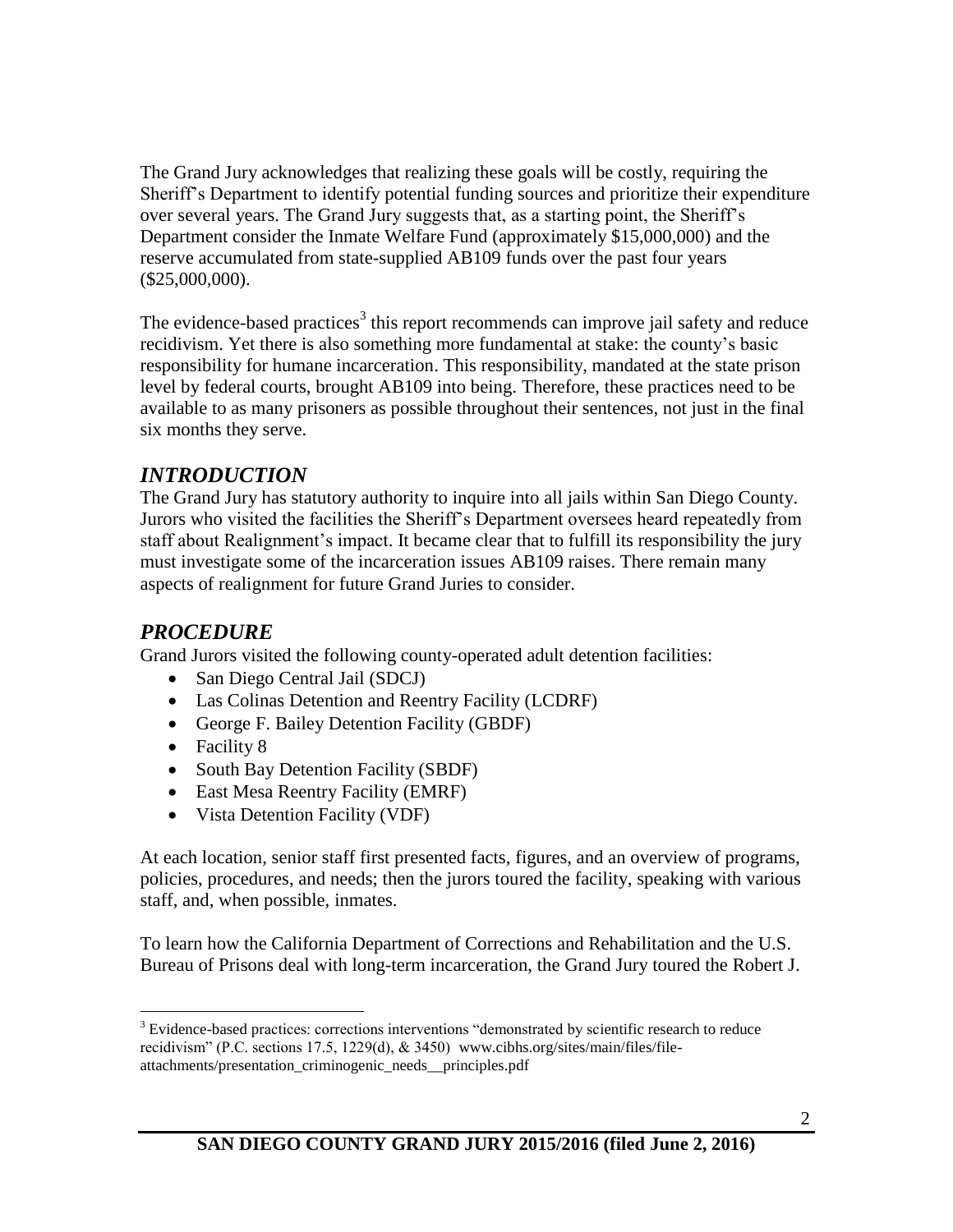Donovan Correctional Facility in Otay Mesa (state) and the Metropolitan Correctional Center in San Diego (federal).

The Grand Jury interviewed senior Sheriff's Department staff and a representative of the San Diego Association of Governments (SANDAG).

# *DISCUSSION*

 $\overline{a}$ 

#### **PHYSICAL EXERCISE**

Almost all the Sheriff's detention facilities have severely limited opportunities for exercise. Cement cages with inadequate to non-existent exercise equipment are the norm at most of the male detention centers. Inmates do not receive footwear conducive to exercising. Given the increasing length of time AB109 inmates remain in county custody, there needs to be a reevaluation of exercise options.

The value of cardiovascular exercise has been known for decades. The Mayo Clinic<sup>4</sup> has a list of seven benefits that are obtained through moderate exercise, five of which are particularly relevant to maintaining inmate health long term: exercise controls weight; combats health conditions and diseases; improves mood; boosts energy; promotes better sleep. Other research has shown that even low levels of exercise confer health benefits.

In a 2013 study on the benefits of physical exercise in detention centers<sup>5</sup> the authors found, "Both cardiovascular plus resistance training and high-intensity strength training protocols produced significant gains in the functional capacity (cardio-respiratory capacity and cardiovascular disease risk decrease) of incarcerated males. The significant gains obtained in functional capacity reflect the great potential of supervised exercise interventions for improving the health status of incarcerated people."

In addition to the positive effects on cardiovascular health, exercise obtained through team sports has positive psycho-social benefits on inmates. A 2015 *Washington Post* article $\delta$  describes the Utah Department of Corrections' success in making sports part of rehabilitation by incorporating team games and regular exercise into a coordinated therapy program. Belonging to a team, showing up for practice and games, and interacting as a group are all life skills that build personal responsibility.

<sup>&</sup>lt;sup>4</sup> <http://www.mayoclinic.org/healthy-lifestyle/fitness/in-depth/exercise/art-20048389>

<sup>5</sup> Battaglia, C. et al., "Benefits of Selected Physical Exercise Programs in Detention: A Randomized Controlled Study", *International Journal of Environmental Research and Public Health* **2013**, *10*, 5683- 5696. See also Gallant, D., et al., "Recreation or rehabilitation? Managing sport for development programs with prison populations," *Sport Management Review* **2014**.

<sup>&</sup>lt;sup>6</sup> "In the Utah prison system, when other support programs fall short, some prisoners find solace in sports" http://www.washingtonpost.com/sf/sports/wp/2015/07/02/run-on-sentence/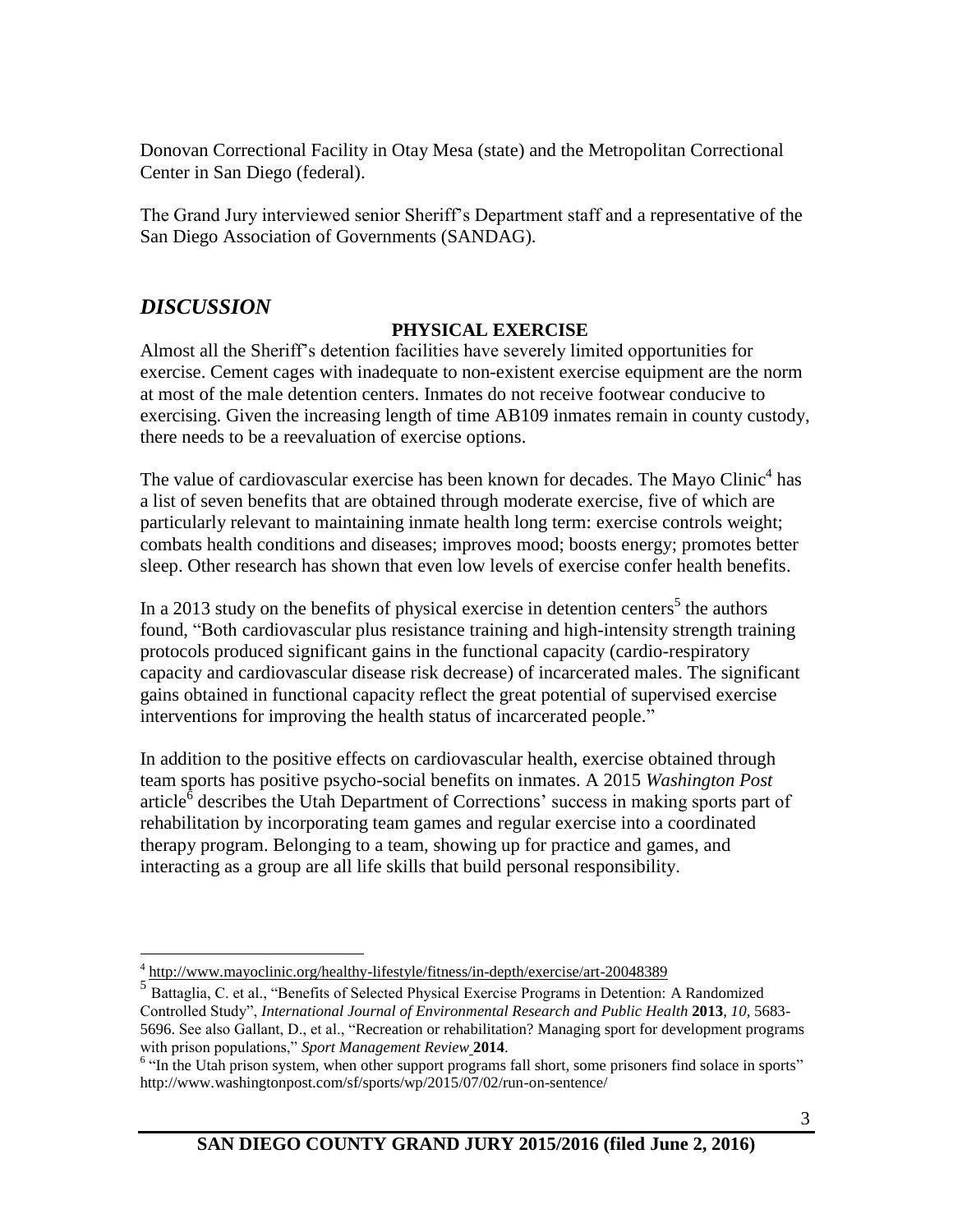The increasing health costs associated with an aging population should be paramount for county officials who now are responsible for long-term inmate care. The Sheriff's Department needs to investigate inexpensive methods that mitigate medical care costs such as ever-increasing expenses for maintenance drugs associated with cardiovascular disease.

There are no jogging paths, no sports fields, and no functional basketball courts at the male detention facilities (except for VDF, which does have several basketball courts on the roof). While the jury is aware that the male facilities were built as jails, not prisons, AB109 has changed their function and mission. It does not appear the Department has made any attempt to revise policies, beyond what is required under Title 15, so as to allow all inmates more time for exercise, or to allocate additional funding to remodel and expand exercise areas. The land surrounding Facility 8, George Bailey, and the East Mesa Reentry Facility in Otay Mesa could be repurposed for exercise fields, particularly given that the county will be repossessing the facility now under lease to Corrections Corporation of America, adjacent to George Bailey and Facility 8.

There appears to be resistance to expanding options for sports and exercise from detention facility staff, who gave injury and safety concerns as the reason for not increasing exercise options: twisted ankles can occur from basketball games, and bats can be weapons during softball games.

The Grand Jury found a significant contrast at Donovan State Correctional Facility. Most inmates at Donovan are serving sentences for crimes considerably more violent than county inmates. Yet Donovan features sports fields (baseball diamonds, soccer and football fields) and numerous dip and chin bar exercise stations for inmate use. Bats and balls are provided for team sports, and inmates are given shoes conducive to exercising, as opposed to the backless plastic sandals issued to county inmates. While guards do patrol the central exercise quadrangle at Donovan, staff reported that instances of violence or injury are rare. When violence occurs, there are consequences to participating inmates, usually entailing severe loss of privileges.

Appropriate shoes would mitigate potential ankle injuries in county facilities. If violence occurs from using exercise equipment as a weapon, consequences can be imposed. Sanctions against most types of exercise should not be the blanket policy. Exercise forms an essential part of the county's responsibility for humane incarceration.

# *FACTS AND FINDINGS*

*Fact*: Exercise offers significant health and well-being benefits to incarcerated adults.

*Fact:* Inmates do not have appropriate shoes and equipment for physical exercise, including team sports.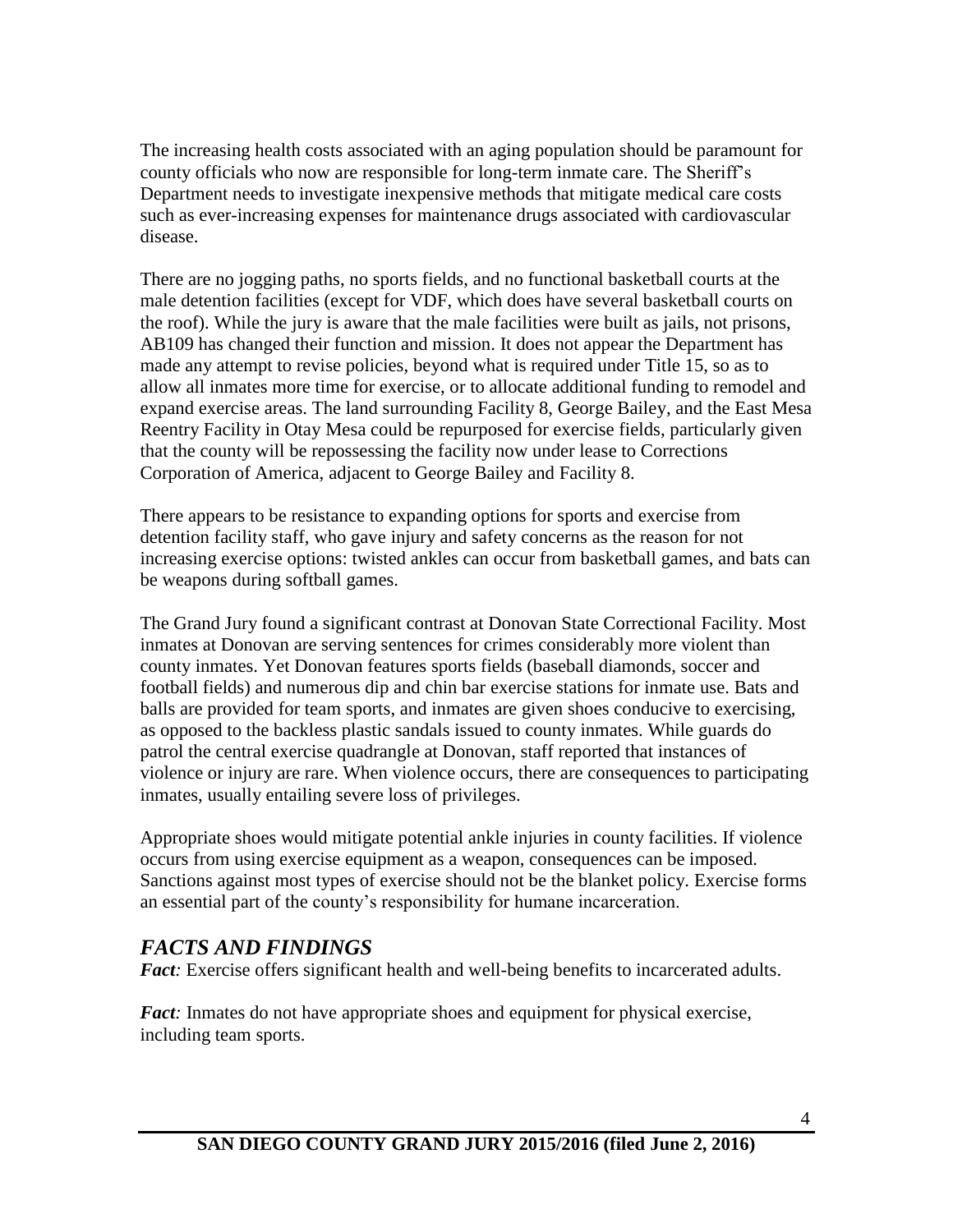**Finding 01**: Exercise opportunities, facilities, and equipment at county detention facilities need significant improvement.

#### **CONTACT VISITS**

In San Diego County Jails, "social visits are normally non-contact, conducted through a visit window using telephone handsets", and "inmates are allowed two 30 minute social visits per week." <sup>7</sup> Only Las Colinas Women's Detention and Reentry Facility (LCDRF) offers qualifying inmates the opportunity for contact visits with children, family, and friends (although male inmates may receive court-mandated Child Protective Service contact visits with their children).

Common sense would suggest that, in a majority of cases, family provides the foundation for inmates' emotional and financial support, and this is borne out by research. More studies have focused on prisons than on jails, and there is not yet post-Realignment data for San Diego County. Nevertheless, there is clear consensus that greater family contact and support increases inmate compliance and reduces recidivism.<sup>8</sup> For example, a major study by the Minnesota Department of Corrections concludes, "Consistent with the results from prior research…prison visitation can significantly improve the transition offenders make from the institution to the community…The results also suggest that the more sources of social support an offender has, the lower the risk of recidivism."<sup>9</sup> The summary of several studies reviewed in *Prison Legal News* states, "Studies have consistently shown that prisoners who maintain close contact with their family members while incarcerated have better post-release outcomes and lower recidivism rates."<sup>10</sup>

There is very little research comparing non-contact and contact visits, so the added benefits of meeting face to face must be inferred from several factors. First, in the Minnesota prisons study, in which most visits were contact visits, "Any visit reduced the risk of recidivism by thirteen percent for felony reconvictions and twenty-five percent for technical violation revocations..."<sup>11</sup>

Second, in 1974 (forty years ago!) the National Advisory Commission on Criminal Justice Standards and Goals stated that corrections facilities should provide "…appropriate rooms for visitation that allow ease and informality of communication in a natural environment as free from institutional or custodial attributes as possible."<sup>12</sup>

Third, California Penal Code §6400 requires any visitation policy to "recognize and consider" these factors:

 $\overline{a}$ 

<sup>9</sup> <http://www.doc.state.mn.us/PAGES/files/large-files/Publications/11-11MNPrisonVisitationStudy.pdf>

 $\frac{7}{1}$  [www.sdsheriff.net/jailinfo/visiting.html](http://www.sdsheriff.net/jailinfo/visiting.html)

<sup>8</sup> http://www.vera.org/files/the-family-and-recidivism.pdf

 $10$ [www.prisonlegalnews.org/news/2014/apr/15/lowering-recidivism-through-family-communication/](http://www.prisonlegalnews.org/news/2014/apr/15/lowering-recidivism-through-family-communication/)

<sup>11</sup> <http://www.doc.state.mn.us/PAGES/files/large-files/Publications/11-11MNPrisonVisitationStudy.pdf>

 $12$  http://babel.hathitrust.org/cgi/pt?id=mdp.39015031448056;view=1up;seq=92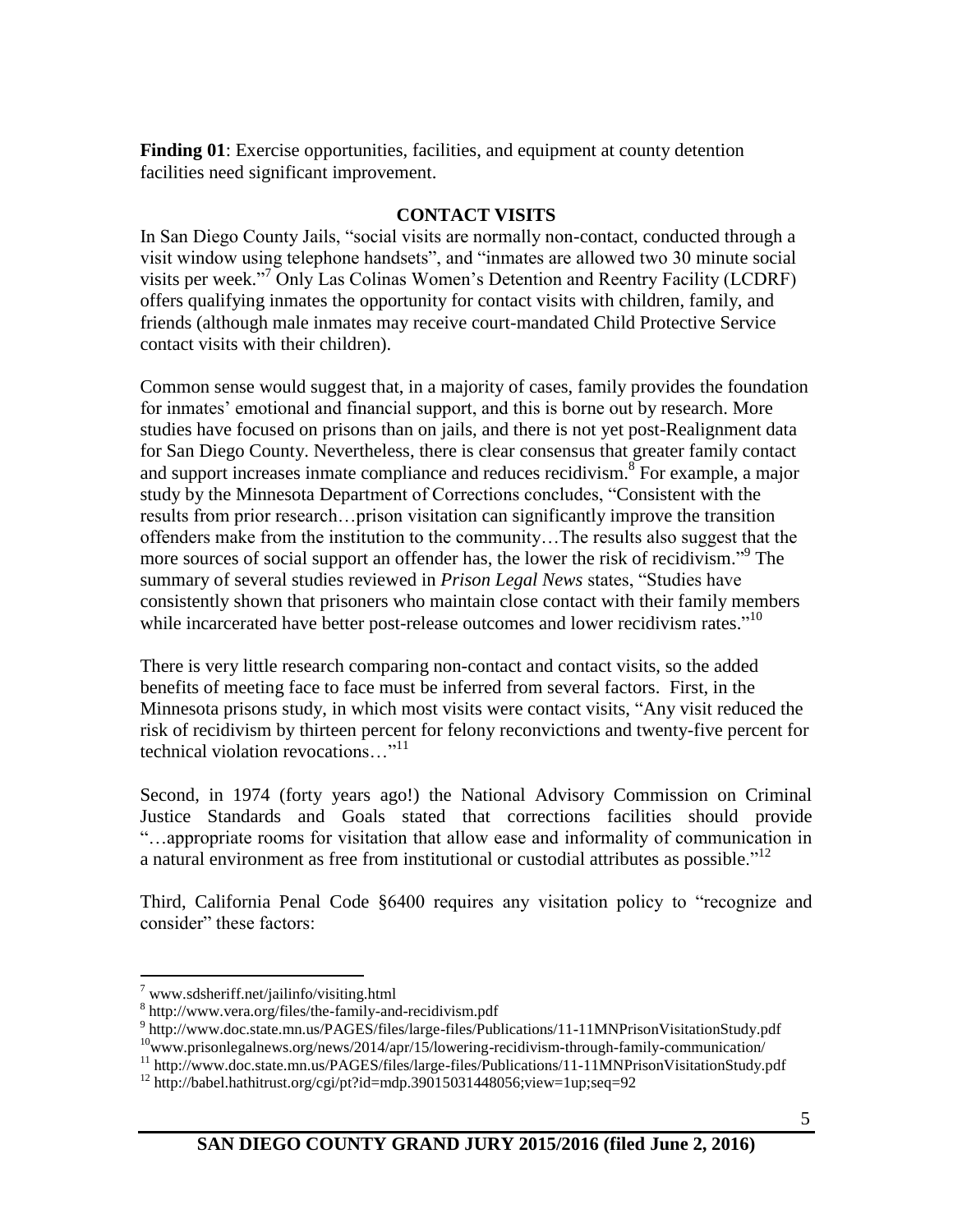- The value of visiting as a means to improve the safety of prisons *for both staff and inmates* (emphasis added)
- The important role of inmate visitation in establishing and maintaining a meaningful connection with family and community
- The important role of inmate visitation in preparing an inmate for successful release and rehabilitation

Fourth, our state prisons have made contact visits an integral part of correctional practice for decades. Grand Jury members who toured the Donovan Correctional Facility were told that Saturday and Sunday contact visits take place in rooms large enough for several dozen prisoners and visitors each, with two staff on duty, one in the room and one at the room's entrance. The staff member leading the tour confirmed both the challenges (e.g., intercepting contraband) and the value (e.g., giving prisoners compelling reasons for compliance in prison and hope after release) of the current visitation policy.

There are, of course, obstacles to adopting the state prisons' visitation policy in county jails. One, with the exception of the two-year-old LCDRF, no county jail is constructed to facilitate contact visits. This was mentioned repeatedly by various jail administrators and staff. Contact visitation rooms would require significant repurposing and remodeling of jail space; Sheriff's Department unappropriated AB109 funds (approximately \$25,000,000) and the Inmate Welfare Fund (approximately \$15,000,000) are potential sources of project funds.

Two, contact visits require a myriad of changes in Sheriff's Department practice, such as staffing, procedure, vetting inmates for visits, and contraband searches. Three, contact visits represent a major shift in Sheriff's Department culture. The ongoing transition, from focusing on incarceration to focusing on rehabilitation, asks the entire department, particularly the front-line jail staff, to change their thinking as well as their actions. Specifically, according to LCDRF staff, overseeing contact visits requires a somewhat different attitude and skill set than usual. Four, Grand Jury members heard more than once that "women are different from men," implying that contact visits would be more difficult to implement and supervise for male inmates, and perhaps even less effective.

These obstacles, while real (leaving number four aside), can be surmounted with effort and commitment. The Sheriff's Department staff's oft-stated standard of adopting evidence-based practices leads logically to the conclusion that contact visits are an essential part of jail administration. And contact visits form an essential part of the county's responsibility for humane incarceration.

# *FACTS AND FINDINGS*

*Fact:* Only Las Colinas Women's Detention and Reentry Facility offers qualifying inmates the opportunity for contact visits with children, family, and friends.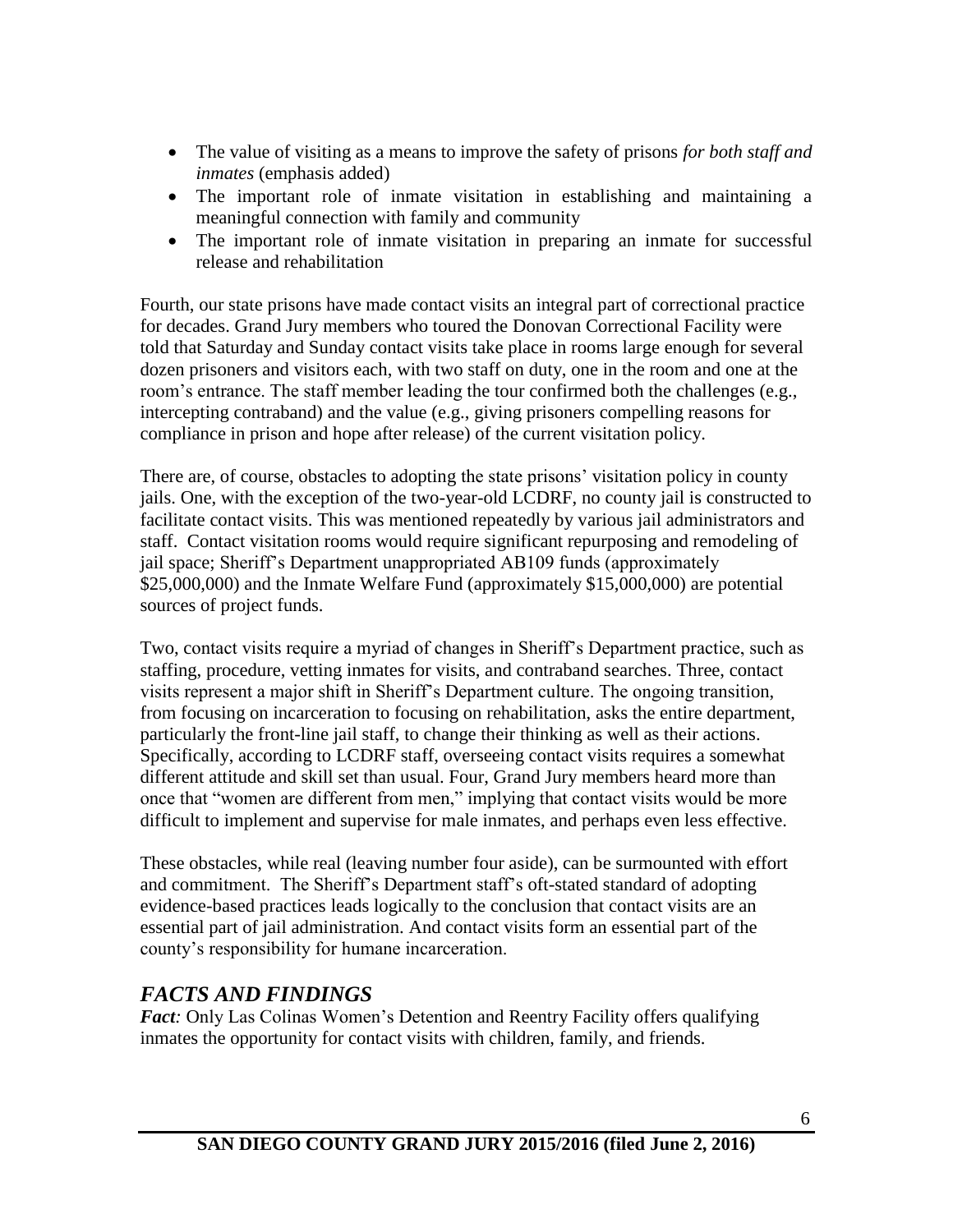*Fact*: Upon receipt of a court order by Child Protective Services, male inmates may receive face-to-face visits with their children.

*Fact:* The Sheriff's Department has stated that reducing recidivism is a fundamental goal.

*Fact:* The Sheriff's Department has committed itself to adopting evidence-based practices in order to reduce recidivism.

*Fact:* Corrections-based research strongly suggests that close family connection decreases recidivism.

*Fact:* With the exception of LCDRF, no county detention facility has space devoted to contact visits.

*Fact:* The California Department of Corrections and Rehabilitation has a long-standing, successful program of contact visits for qualifying inmates.

*Fact:* The Sheriff's Department has responsibility for the Inmate Welfare Fund (approximately \$15,000,000), which must by law be used for inmates' benefit, and unappropriated AB109 funds (approximately \$25,000,000).

**Finding 02:** In the area of contact visits, the Sheriff's Department is not following evidence-based practices to reduce recidivism.

**Finding 03:** Funds exist that could be devoted to remodeling and staffing jail facilities to make contact visits possible.

# **CORRECTIONS BASED ACADEMIC AND VOCATIONAL EDUCATION**

A recent U.S. Department of Justice-funded RAND Corporation report, *Evaluating the Effectiveness of Correctional Education*, analyzed more than 50 research studies.<sup>13</sup> It reached the following conclusions:

- Correctional education improves inmates' chances of not returning to prison. Inmates who participate in correctional education programs had 43 percent lower risk of recidivating than those who did not
- Providing correctional education can be cost-effective in reducing recidivism
- Those who participated in vocational training were 28% more likely to be employed post-release than those who did not
- Inmates exposed to computer-assisted instruction learned slightly more in reading and substantially more in math in the same amount of instructional time

 $\overline{a}$ 

<sup>&</sup>lt;sup>13</sup> [www.rand.org/content/dam/rand/pubs/research\\_reports/RR200/RR266/RAND\\_RR266.appendixF.pdf](http://www.rand.org/content/dam/rand/pubs/research_reports/RR200/RR266/RAND_RR266.appendixF.pdf)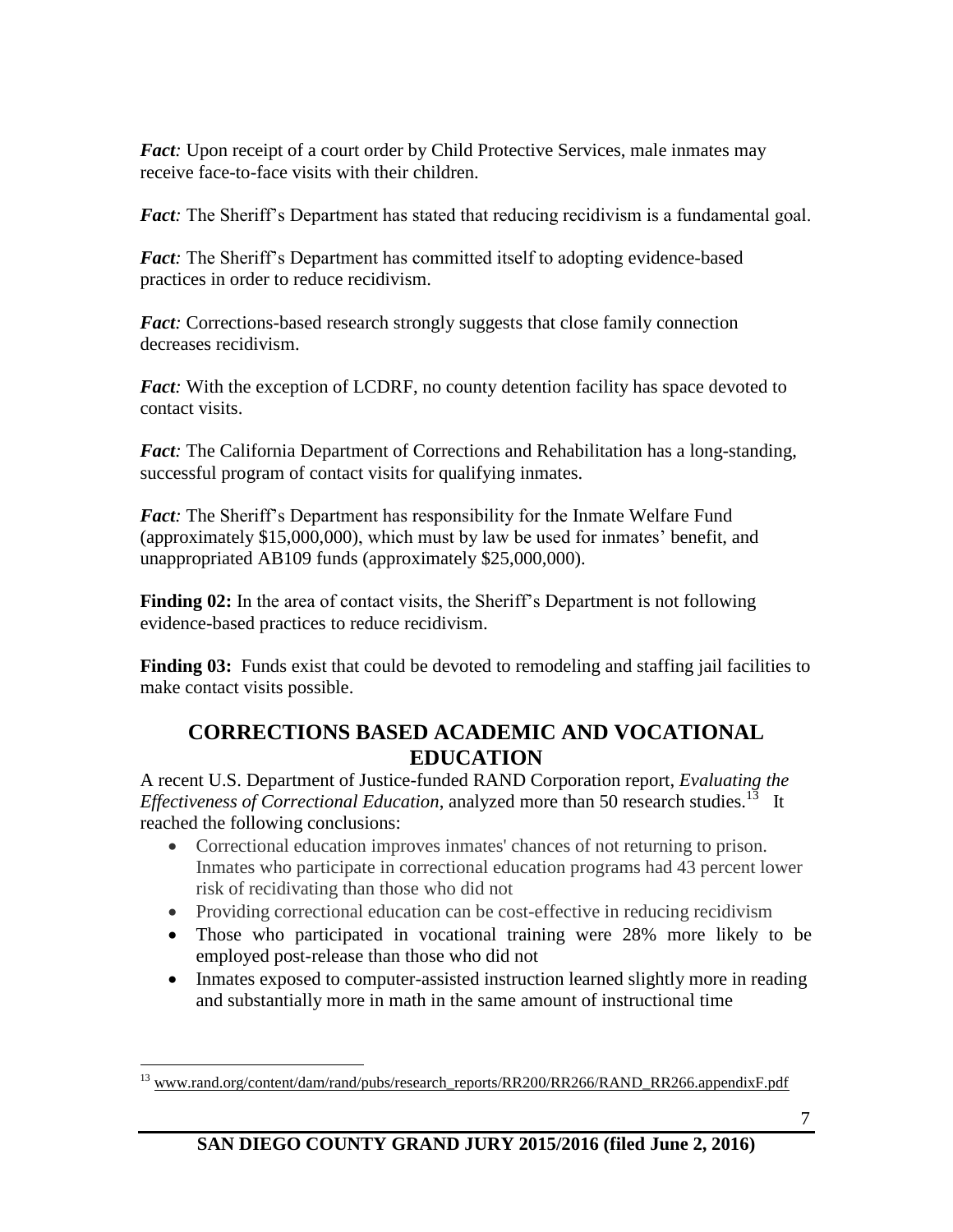- Online prison education programs were found to be cost-effective, with direct costs of \$1400 to \$1744 per inmate, \$8700 to \$\$9700 *less* than re-incarceration costs per inmate
- Prison inmates have a lower level of education than the general population  $14$

#### **Academic Education in San Diego County jails**

Correctional education in county jails concentrates on helping inmates finish high school (either a diploma or HiSET [formerly GED] test preparation), taught by instructors from the Grossmont Union High School District Adult School, and computer literacy<sup>15</sup>. An inmate may receive permission to take correspondence school classes, but as of now there is almost no post-high school instruction in the jails, either with teachers on-site or with computer-aided self-instruction. According to staff, the Sheriff's Department is in discussion with Southwestern College to offer courses at South Bay detention centers.

Online education, which reduces costs and, according to RAND, may facilitate faster and better comprehension, has become commonplace in K-12 schools, and in county juvenile detention facilities (overseen by the San Diego County Department of Probation, not the Sheriff's Department). Online education could be implemented within the adult detention facilities, yet, when asked, facility staff stated that it would be too difficult to control access to inappropriate websites, even though the necessary screening software is widely available. Computer-based offline educational programs which allow inmates to work at their own pace are also widely available.

#### **Vocational Education**

The overall goal of vocational training is to reduce inmates' risk of recidivism by teaching them marketable skills they can use to find and retain employment following release from jail. Vocational and technical training programs can also reduce institutional problem behavior by replacing inmates' idle time with constructive work. In addition, some vocational training programs can assist in the operation of prisons by having inmates assist in institutional maintenance tasks. 16

In the California state prison system, the Office of Correctional Education Programs offers Career Technical Education Programs in these fields: building trade and construction, finance and business, public service, manufacturing and product development, and transportation.<sup>17</sup> (The most commonly reported trade certifications nationally were construction, occupational safety, plumbing or electrical apprenticeships, automotive service and welding.<sup>18</sup>) These programs comply with industry recognized certification. The training lasts three to six months for basic employment skills and six to

 $\overline{a}$ <sup>14</sup> <http://rand.org/news/press/08/22.html>

<sup>&</sup>lt;sup>15</sup> Funded by the Inmate Welfare Fund for \$3,711,242 in 2014-2015, with \$1,367,463 in contract costs and \$2,343,779 for county program staff.

 $^{16}$  <http://jrc.sagepub.com/content/37/4/347.short>

<sup>&</sup>lt;sup>17</sup> [www.cdcr.ca.gov/rehabilitation.docs/](http://www.cdcr.ca.gov/rehabilitation.docs/)

 $^{18}$  [http://www.rand.org/pubs/research\\_reports/RR266.html](http://www.rand.org/pubs/research_reports/RR266.html)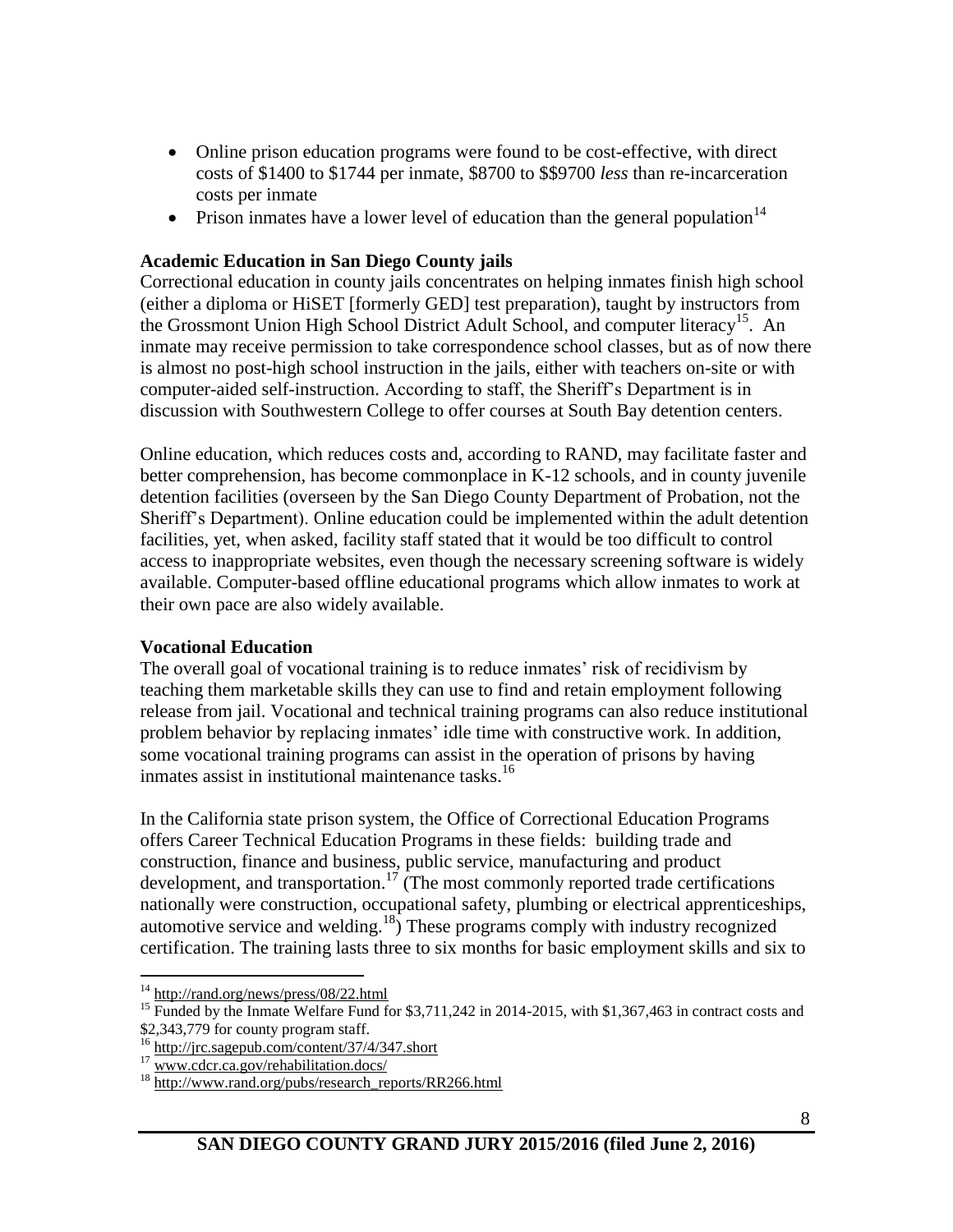twenty-four months for the development of more advanced skills.<sup>19</sup> Each of the programs is targeted to provide a "living wage."<sup>20</sup>

At East Mesa Reentry Facility, the following vocational skills are now taught: certificate programs in food handling, industrial laundry operations, and printing press operations; non-certificate programs in bicycle repair, park landscape maintenance, and building janitorial services (these last two involve county operations outside the jails). All these programs prepare inmates only for entry-level positions which fall short of a living wage.

The following table shows a sample of Spring 2016 San Diego Community College Continuing Education Division certificate programs, with the number of course hours required and projected income on completion. <sup>21</sup>

| <b>Programs</b>       | <b>Total Hours</b> | <b>Hours Per Week</b> | <b>Income Per Hour</b> |
|-----------------------|--------------------|-----------------------|------------------------|
| Auto Technician       | 920                | 25 for 37 weeks       | \$20                   |
| Web Server Technology | 875                | 25 for 36             | \$31                   |
| HVAC (Heating/AC)     | 72                 | 7 for 11              | \$17                   |
| Plumbing              | 120                | 7 for 18              | \$14                   |
| Welding               | 600                | 25 for 24             | \$19                   |

Certification in any of these fields could allow inmates the opportunity to earn a living wage on release. The courses could be offered to inmates in jail for a minimum of a year. The part-time course format would allow inmates to participate in other programs. The courses offered should be dependent on inmate interests, available teaching staff, funding and job opportunities within the community.

Clearly, there are neither funds nor space for every vocational program at every jail (the Otay Mesa campus, which already houses the East Mesa Reentry Facility, appears to have the most potential for expanding education). Online education, however, requires only a small area, and could be implemented more easily. Education forms an essential part of the county's responsibility for humane incarceration.

# *FACTS AND FINDINGS*

*Fact:* Incarcerated men and women generally have a lower level of education than the general population.

*Fact:* Inmates who participate in vocational training are 28% more likely to find employment after release.

 $\overline{a}$ 

<sup>&</sup>lt;sup>19</sup> [www.cdcr.ca.gov/rehabilitation.docs/](http://www.cdcr.ca.gov/rehabilitation.docs/)

<sup>&</sup>lt;sup>20</sup> The 2016 San Diego County living wage calculation for a single adult working full-time (2080 hours per year) is \$12.72/hr, and for one adult with one child, \$25.43/hr [\(http://livingwage.mit.edu/counties/06073\)](http://livingwage.mit.edu/counties/06073).  $21$  San Diego Continuing Education Class Schedule, Spring 2016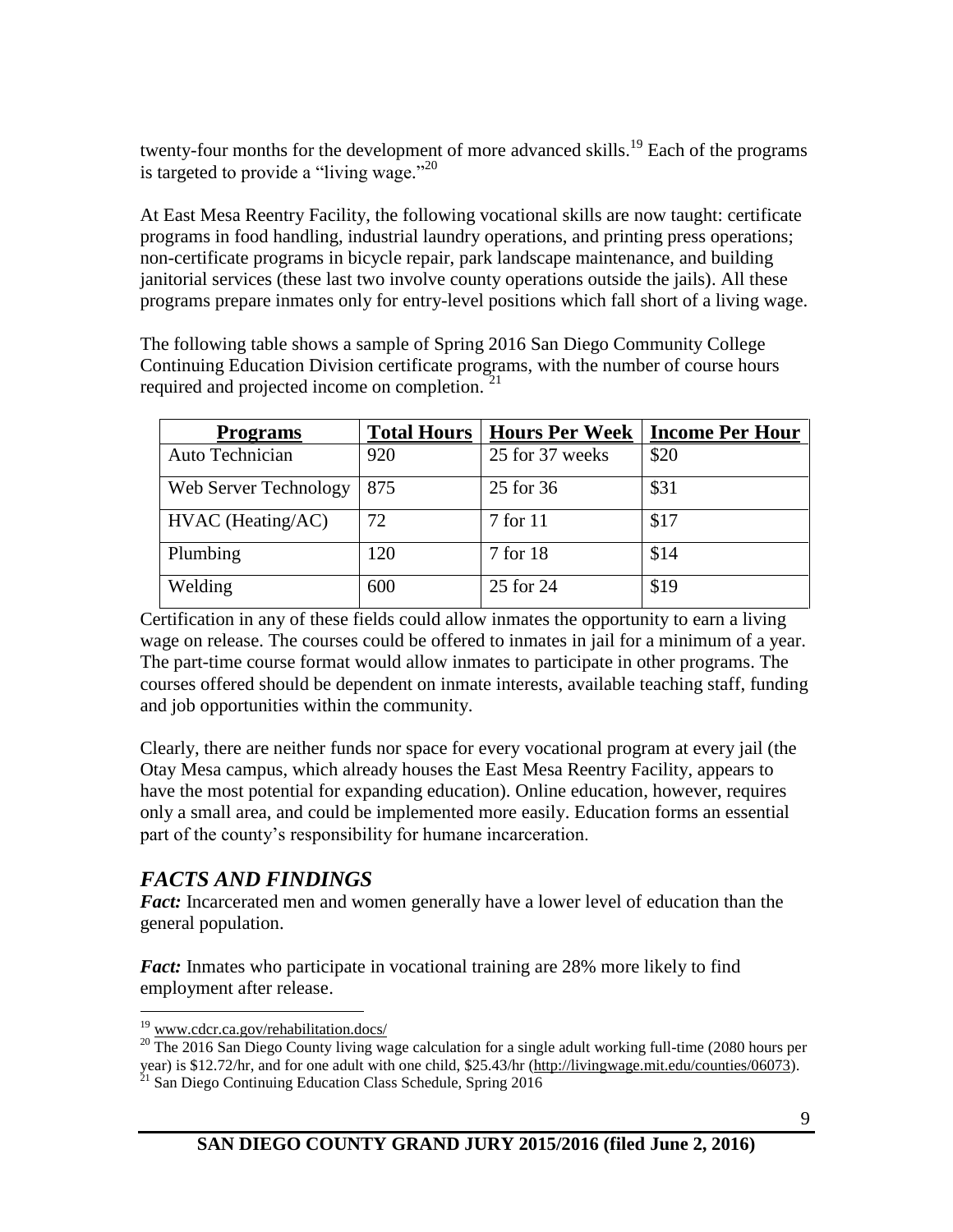*Fact:* Inmates who participate in correctional education programs have a 43% lower chance of returning to prison.

*Fact:* Computer-based self-paced learning costs less than traditional instruction and may be more effective.

*Fact:* Online education is cost-effective compared with incarceration; software that prevents access to inappropriate web sites is available and in use in county juvenile detention facilities.

*Fact:* Grossmont Union High School District Adult School currently has the contract to teach classes in the High School Equivalency Exam and Computer Literacy.

*Fact:* The Sheriff's Department is in discussion with Southwestern College to offer posthigh school courses at South Bay detention centers.

*Fact:* The county jails offer the following vocational training programs, which vary by facility: food preparation, laundry, printing, sewing, janitorial, landscaping, bicycle repair.

**Finding 04**: Academic education in county jails is geared to completion of high school, with almost no opportunity for post-high school coursework.

**Finding 05**: Vocational education in county jails is not geared to preparing inmates for living wage employment.

#### **STRATEGIC PLANNING**

Within months of the passage of AB109, the San Diego Community Corrections Partnership (CCP) Executive Committee<sup>22</sup> issued the Public Safety Realignment & Post-Release Community Supervision Preliminary 2011 Implementation Plan. It lists these Realignment Goals:

• Efficiently use jail capacity

 $\overline{a}$ 

- Incorporate reentry principles into in-custody programming
- Incorporate evidence-based practices into supervision and case management of post release offenders; encourage the use of evidence-based practices in sentencing for felony offenders $^{23}$

 $22$  Members included the County Probation Officer, the Presiding Judge of the Superior Court, the District Attorney, the Public Defender, the Sheriff, the Director of the Health and Human Services Agency, and the Chief of the Oceanside Police Department.

<sup>23</sup>p. 8. http://www.sandiegocounty.gov/probation/docs/CCP-SanDiegoPublicSafetyImplementationPlan.pdf.9.16.11.pdf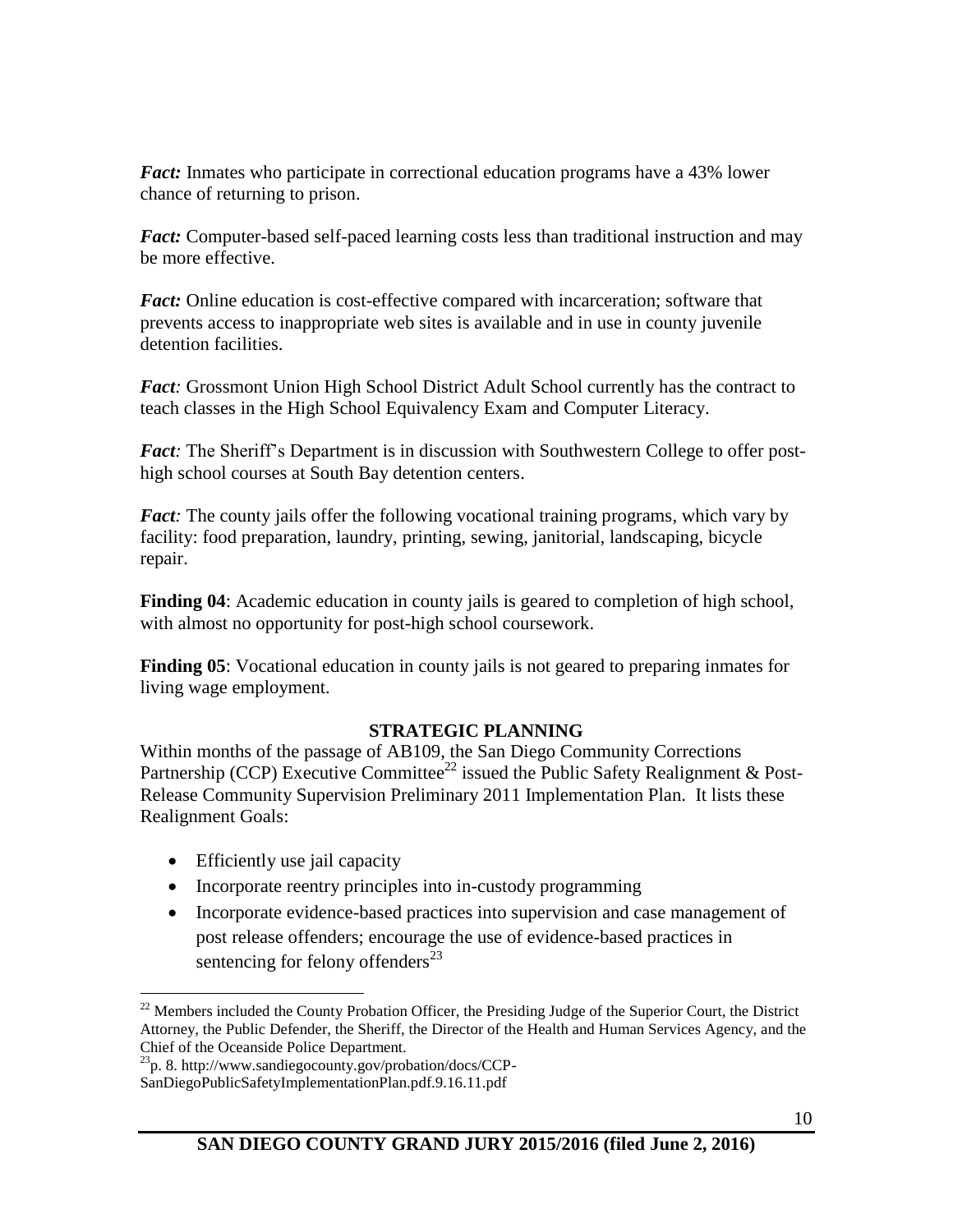Sheriff's staff has often referred to the 2011 Implementation Plan as their blueprint for dealing with Realignment. The CCP document, however, focuses on overarching principles rather than specific operational issues for individual departments. The County Probation Department, for example, produced its own strategic planning document quickly enough for it to be included in the Preliminary 2011 Implementation Plan.<sup>24</sup>

To date, the Sheriff's Department has not constructed its own plan to give direction to its responsibilities. Such a plan could unify the Sheriff's Department's response to AB109. Further, it would help the Sheriff's Department, in collaboration with the CCP, prioritize the county's time, effort, and funds; incorporate evidence-based practices; and provide a solid foundation for the next several years of Realignment.

## *FACTS AND FINDINGS*

*Fact*: In the past five years, to meet Realignment goals, the Sheriff's Department has made significant efforts, including repurposing the East Mesa Reentry Facility, strengthening its Reentry Services Division, and collaborating within the CCP.

*Fact:* The Sheriff's Department has not created a Strategic Plan to implement AB109.

**Finding 06**: The Sheriff's Department needs a document addressing Realignment in an integrated way that would coordinate custody, reentry, longer-term sentences and other issues.

### *RECOMMENDATIONS*

**The 2015/2016 San Diego County Grand Jury recommends that the San Diego County Sheriff:**

- **16- 52: Improve inmates' access to physical exercise by:**
	- **Providing athletic-type shoes to inmates**
	- **Improving exercise areas at county detention facilities, such as dip/chin bar stations and outdoor exercise fields**
	- **Increasing daily time and types of exercise afforded**
	- **Promoting participation by inmates in team sports**
- **16-53: Allow qualifying sentenced inmates contact visits.**
- **16-54: Repurpose areas in county detention facilities for contact visits**.

 $\overline{a}$  $24$  Appendix B "San Diego County Probation Supervision Model"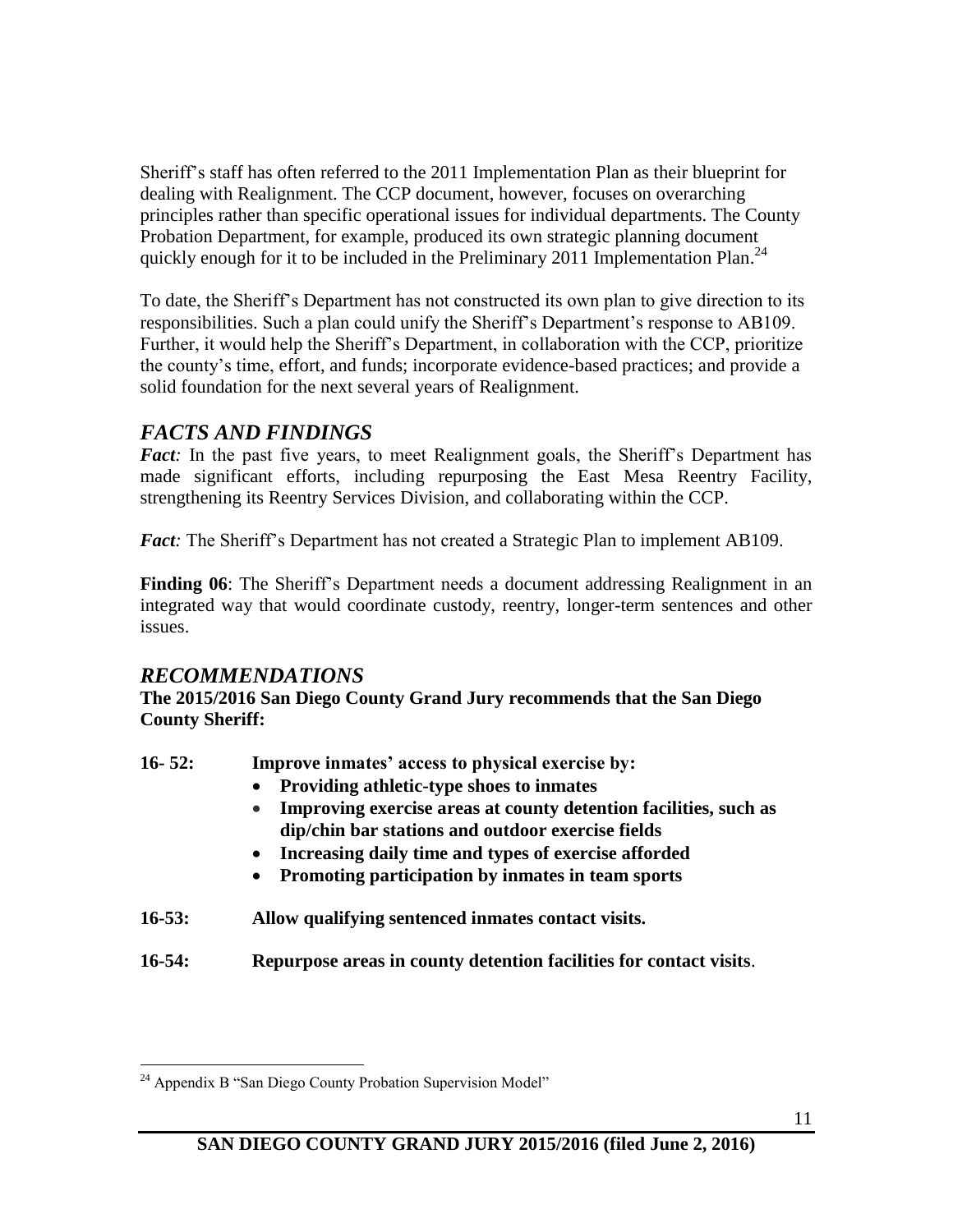- **16-55: Implement computer-based courses at all jail facilities, including installing appropriate hardware and software so that long-term inmates can earn college-level credits.**
- **16-56: Increase vocational training programs in multiple detention facilities in order to improve the likelihood of post-release employment, focusing on skills that could provide a living wage, such as welding/metal fabrication, HVAC (heating, ventilation and air conditioning), auto technician and server technology/web maintenance.**
- **16-57: Create an AB109 Implementation Strategic Plan, with specific goals for the next three to five years, and prepare annual reports on progress toward those goals.**

### *REQUIREMENTS AND INSTRUCTIONS*

The California Penal Code §933(c) requires any public agency which the Grand Jury has reviewed, and about which it has issued a final report, to comment to the Presiding Judge of the Superior Court on the findings and recommendations pertaining to matters under the control of the agency. Such comment shall be made *no later than 90 days* after the Grand Jury publishes its report (filed with the Clerk of the Court); except that in the case of a report containing findings and recommendations pertaining to a department or agency headed by an elected County official (e.g. District Attorney, Sheriff, etc.), such comment shall be made *within 60 days* to the Presiding Judge with an information copy sent to the Board of Supervisors.

Furthermore, California Penal Code §933.05(a), (b), (c), details, as follows, the manner in which such comment(s) are to be made:

- (a) As to each grand jury finding, the responding person or entity shall indicate one of the following:
	- (1) The respondent agrees with the finding
	- (2) The respondent disagrees wholly or partially with the finding, in which case the response shall specify the portion of the finding that is disputed and shall include an explanation of the reasons therefor.
- (b) As to each grand jury recommendation, the responding person or entity shall report one of the following actions:
	- (1) The recommendation has been implemented, with a summary regarding the implemented action.
	- (2) The recommendation has not yet been implemented, but will be implemented in the future, with a time frame for implementation.